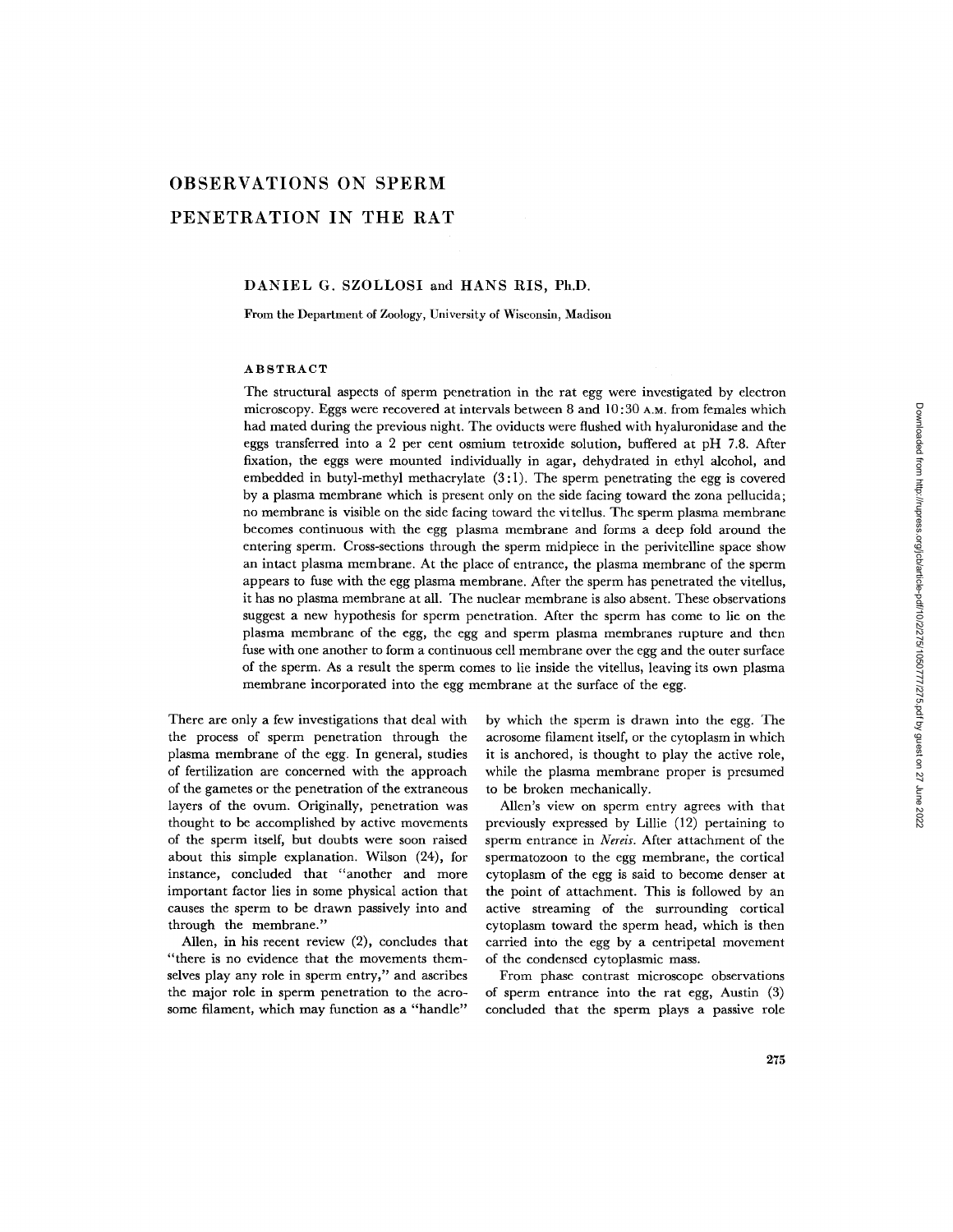and that penetration is due to some membrane activity through which the sperm head "sinks" into the vitellus. Ludwig (13) also believes that the egg cytoplasm is the active factor in sperm penetration. These observers, then, agree in principle in that they emphasize the role of the egg surface in sperm penetration.

Following the extensive studies on the reactive systems of fertilizin-antifertilizin and other surface agents, the idea developed that sperm attachment and activation of the ovum were due to specific surface reactions followed by a phagocytotic process which was responsible for the engulfment of the spermatozoon. Tyler (22) has recently proposed an elaborate pinocytotic scheme.<sup>1</sup> A similar process had been suggested by Bennett (5) in his "membrane flow" hypothesis for active transport of particles, even ions, into or out of cells.

While this hypothesis of sperm penetration is very attractive, there is no evidence for it. Indeed, in the electron micrograph of a recently penetrated sea urchin sperm published by Lord Rothschild (19), no membrane is seen surrounding the sperm. If the process of penetration involves phagocytosis or membrane flow, there should be at least one membrane around the sperm, namely that of the phagocytotic vesicle. None is visible, however.

The purpose of this paper is to examine with the help of electron micrographs the process of sperm penetration in the albino rat, *Rattus rattus.* 

1Lewis (11) defined pinocytosis as "drinking by cells," and phagocytosis as "eating by cells," in describing the incorporation of fluids versus solids. Phagocytosis would be more accurate here than the term pinocytosis used by Tyler.

# MATERIALS AND METHODS

Rats 70 to 100 days old were kept on daily 14-hour light and 10-hour dark periods in an artificially lighted, air-conditioned room. The estrus cycle of the female rats was followed by means of vaginal smears. Each female in proestrus was placed overnight with two vigorous males. The following morning the animals were examined for copulation plugs, and the presence of sperm was detected by vaginal smears. If there was evidence of mating, the females were sacrificed by cerebral dislocation. The eggs were collected between 8 and 10:30 A.M. by flushing the oviducts with hyaluronidase (Alidase, G. D. Searle and Co., Chicago, 150 USP/ml.) and were transferred into a buffered 2 per cent  $OsO<sub>4</sub>$  solution. This solution was prepared by dissolving 4 per cent  $OsO<sub>4</sub>$ in veronal acetate buffer at pH 7.8 and diluting it just before use with an equal volume of Tyrode's solution. Sucrose to yield a 0.25 M concentration was added.

After 30 minutes to 1 hour fixation, the eggs were rinsed with Tyrodc's solution and cmbedded in 1 per cent bacto-agar. The agar block was dehydrated in increasing conccntrations of ethanol and passed through n-butyl mcthacrylate. The eggs, surrounded with a small amount of agar, were embedded in a 3:1 mixture of n-butyl and methyl mcthacrylate. Three per cent benzoyl peroxide was added as a curing agent. Sections were prepared with a Porter-Blum mierotome and a diamond knife, and were mounted on 200 mesh grids with carbon films. The specimens were examined in a Siemens Elmiskop II B. A 30  $\mu$  objective aperture was used. Some sections were stained with lead hydroxide (23).

It was found that the time of ovulation, sperm penetration, and early pronuclear development in the Holzman strain rats used in this study agree well with the schedules published by Austin (4) and by Odor and Blandau (14).

*Explanation of Figures* 

*co,* centriolar complex *em,* egg plasma membrane m, midpiece *me,* mitochondria of egg cytoplasm *ps,* perivitelline space

- *scs,* supracentriolar sheet
- *sin,* sperm plasma membrane
- *sn,* sperm nucleus
- *zp,* zona pellucida

FIGURE **I** 

Rat sperm in the process of penetrating the egg. The arrows point to the folds where the plasma membranes of the egg and sperm are continuous. The section was stained with lead hydroxide for 5 minutes. The dark spots are deposits of lead carbonate.  $\times$  15,000.

276 THE JOURNAL OF BIOPHYSICAL AND BIOCHEMICAL CYTOLOGY · VOLUME 10, 1961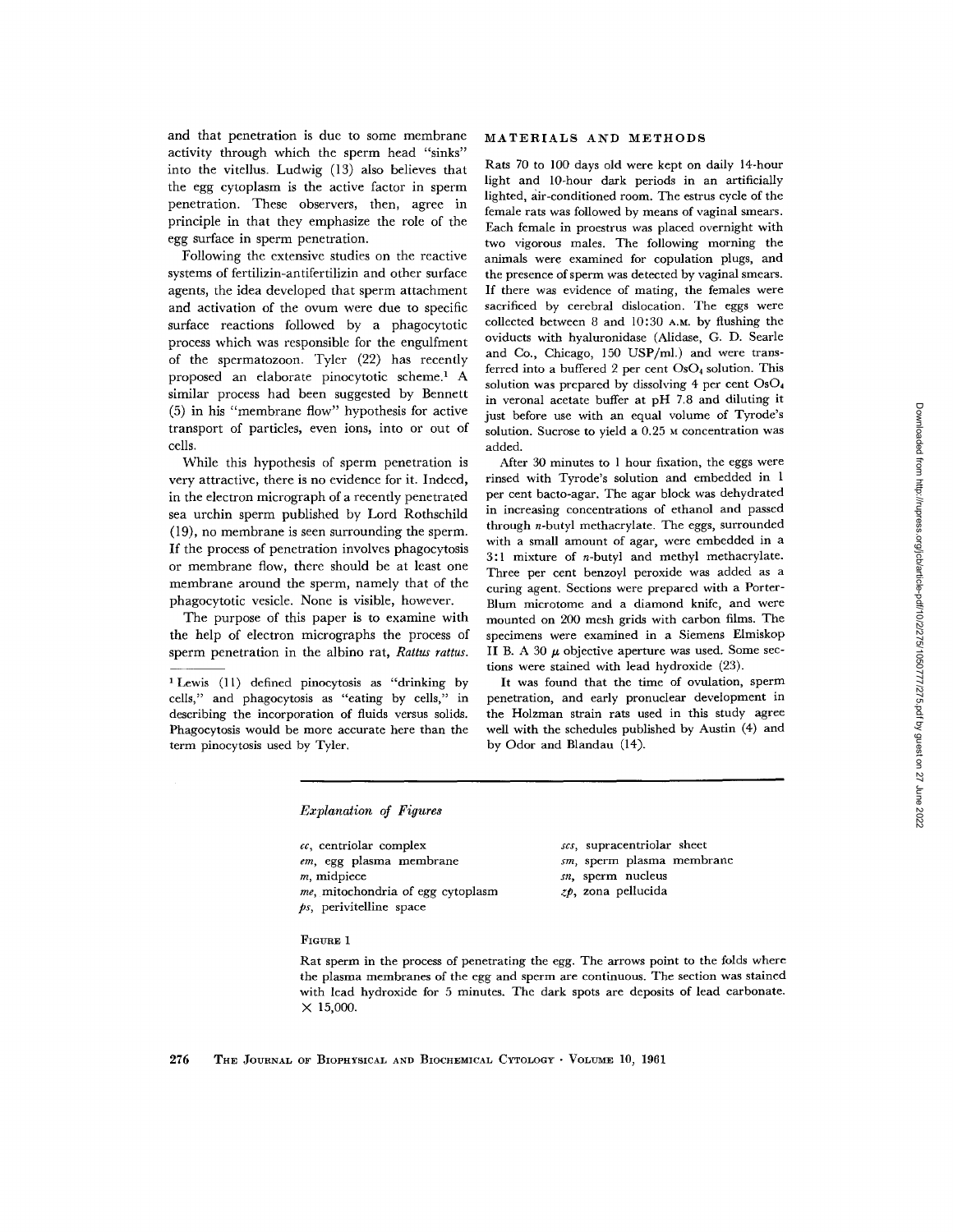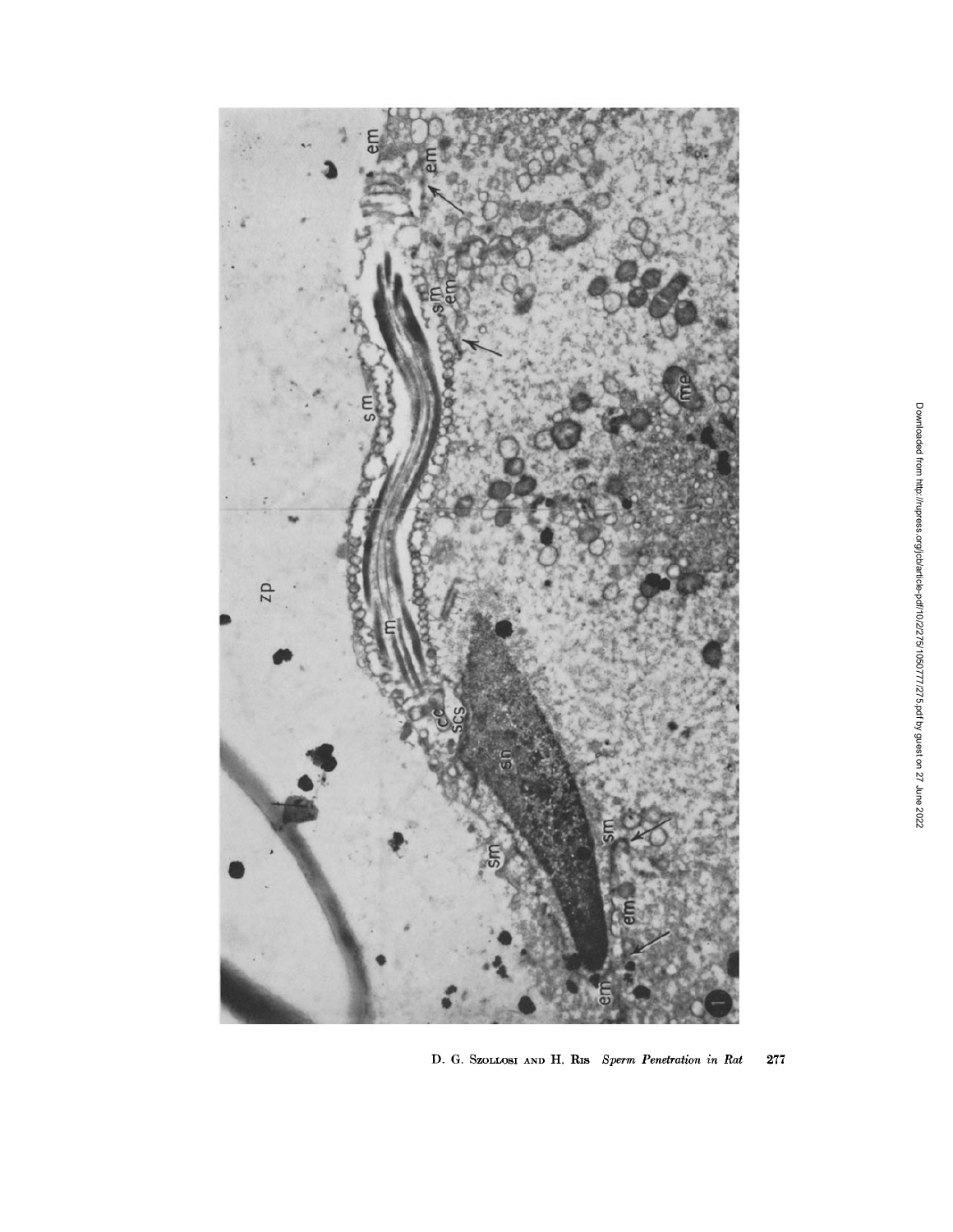# RESULTS

Fig. 1 shows a longitudinal section of a recently penetrated sperm near the surface of a rat egg following normal mating conditions. The chromatin material is beginning to be dispersed and is much less electron opaque than the nucleus of a mature sperm (Fig. 3). The apparent granular structure of the sperm nucleus is reminiscent of a late spermatid (6). Near the caudal region of the nucleus the chromatin is further dispersed into finer components, showing fibrils about 40 A thick. These correspond to the smallest chromosomal fibrils that were observed in elongating spermatids of several species (18). At the apex of the nucleus no changes can be observed as yet in the electron opacity of the nuclear material. No acrosomc is visible. Some dense fragments near the sperm nucleus may represent remnants of it. The centriolar complex and the midpiece are still attached at the base of the nucleus.

The most striking finding is that no plasma membrane appears to cover the sperm head on the side facing toward the vitellus. A plasma membrane is distinctly visible on the side facing toward the zona pellucida, however. The membrane makes a deep fold at the apex of the spermatozoon (arrows, left, Fig. 1) and another fold where the midpiece of the sperm moves out of the plane of section (arrows, right, Fig. 1). At both

folds the plasma membrane of the egg is apparently continuous with the plasma membrane of the spermatozoon. This situation is represented diagrammatically in Fig. 2. The plasma membrane surrounding the egg is continuous with the membrane of the sperm along the axial filament which still protrudes into the perivitelline space. Another example of the continuity of the cell membranes of the two gametes is presented in Fig. 4.

Figs. 5 to 8 show cross-sections at different levels along the tail of a sperm penetrating an egg. These figures correspond to cross-sections at the places marked  $A$ ,  $B$ ,  $C$ , and  $D$  in Fig. 2. In Fig. 5, the midpiece lies in the perivitelline space and a continuous plasma membrane is clearly visible around the mitochondrial complex. The plasma membrane of the egg is still intact. Fig. 6 shows the attachment of the plasma membrane of the midpiece to that of the ovum. At the arrow, a continuity between the two membranes is suggested. Fig. 7 presents a view of the midpiece partially incorporated into the vitellus. The plasma membrane of the egg is continuous with the membrane enclosing the still protruding portion of the axial filament. In Fig. 8 the midpiece is completely within the vitellus. No plasma membrane surrounds the mitochondria of the midpiece in this case, but a plasma membrane is continuous above the incorporated portion of the spermatozoon.

Further sections of the same ovum (Fig. 9) show



#### FIGURE 2

A diagrammatic representation of the sperm shown in Fig. l, illustrating the behavior of egg and sperm plasma membranes during sperm entrance. The lines  $A$ ,  $B$ ,  $C$ , and  $D$  correspond to the planes of section through the midpiece shown in Figs. 5 to 8.

278 THE JOURNAL OF BIOPHYSICAL AND BIOCHEMICAL CYTOLOGY · VOLUME 10, 1961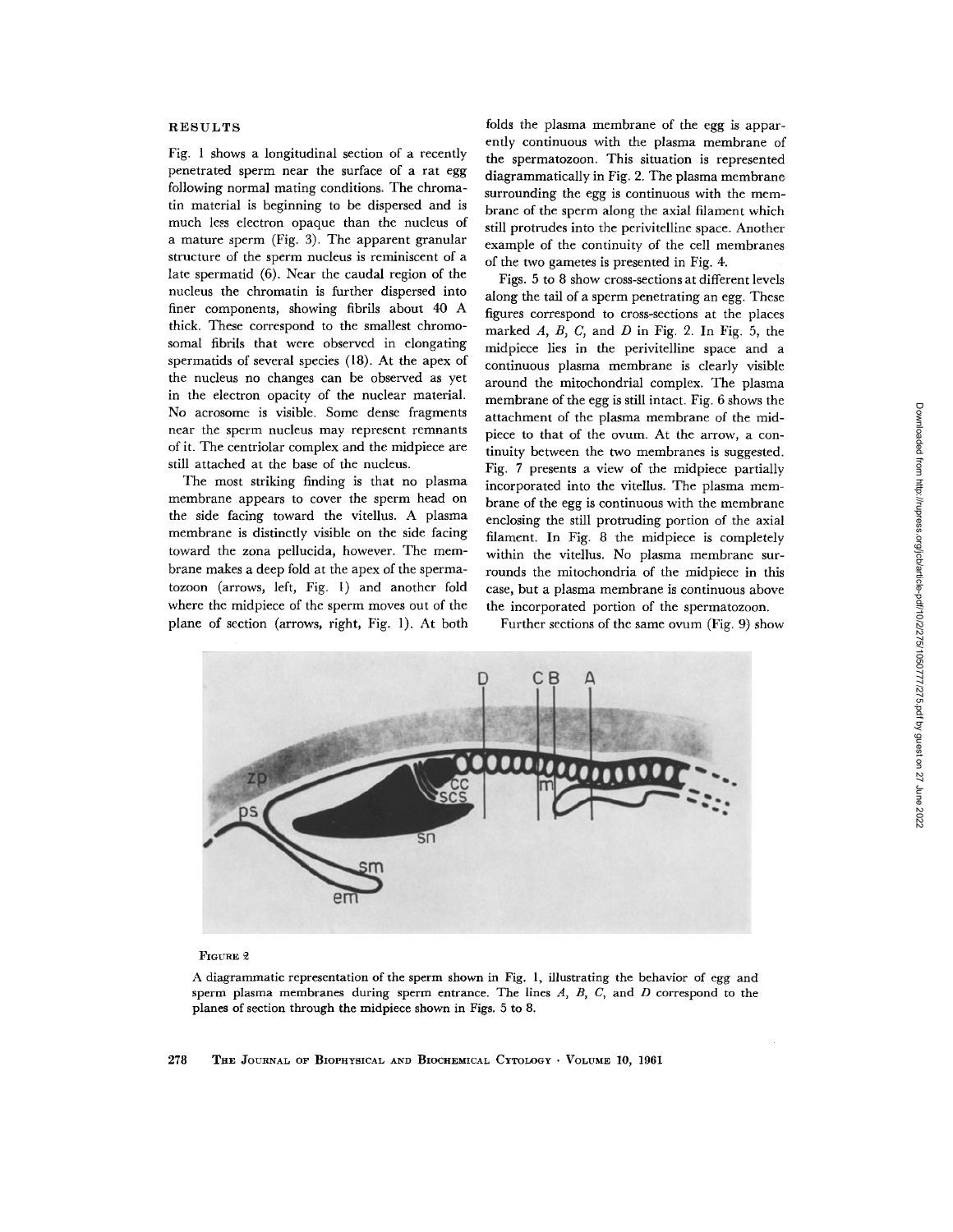the sperm nucleus with the centriolar complex (or juxtanuclear body) and the "supracentriolar sheet" of Sotelo and Trujillo-Cenoz (21). This egg is the most advanced in its development of any described in this study. Neither a sperm plasma membrane nor a nuclear membrane is visible at any point. The nucleus of the spermatozoon has changed considerably. The swollen sperm nucleus now shows masses of 100 A fibers. Each fiber can be resolved into two parallel 40 A subfibrils (circles in Fig. 9). Three eggs were sectioned which showed the sperm in the process of penetration. In each case a fusion of the sperm and egg plasma membranes was visible. More than one hundred eggs were studied in which the sperm was already entirely inside the vitellus. No plasma membrane was ever seen to surround any part of these sperm. Parallel studies of eggs of the golden hamster indicate that the same process of sperm penetration is found here. The newly introduced paternal genome is thus exposed rapidly to the egg cytoplasm. This observation may lead to interesting theoretical considerations. Studies on further developments with regard to the sperm nucleus will be published elsewhere.

## DISCUSSION

The electron micrographs presented here show that the sperm has no plasma membrane after it has penetrated the egg. During the process of penetration, however, a plasma membrane is still visible on the outer surface of the sperm. This membrane is continuous with the egg plasma membrane and forms a deep fold around the sperm. On the side facing toward the egg interior, the sperm has no visible plasma membrane. Serial cross-sections through the midpiece show all stages of penetration: in the region outside the vitellus, the midpiece is surrounded by a membrane; then comes the region where the egg and sperm plasma membranes fuse; finally, within the vitellus the midpiece is without a plasma membrane. These observations suggest the following hypothesis for sperm penetration.

The sperm head comes to lie against the plasma membrane of the egg. At a certain point the apposed plasma membranes rupture and the egg plasma membrane fuses with the sperm plasma membrane so that a continuous membrane is formed over the egg and around the outer surface of the sperm. In the regions where egg and sperm membranes have joined, the continuous membrane at first forms a deep fold around the sperm. This fusion of membrane proceeds from the point of attachment near the anterior end of the sperm toward the tail until the entire sperm lies inside the egg.

Fig. 10 illustrates schematically our hypothesis

ZD ps

### **FIGURE 3**

A spermatozoon in the perivitelline space. Observe the very dense nucleus and the cell membrane surrounding it.  $\times$  22,000.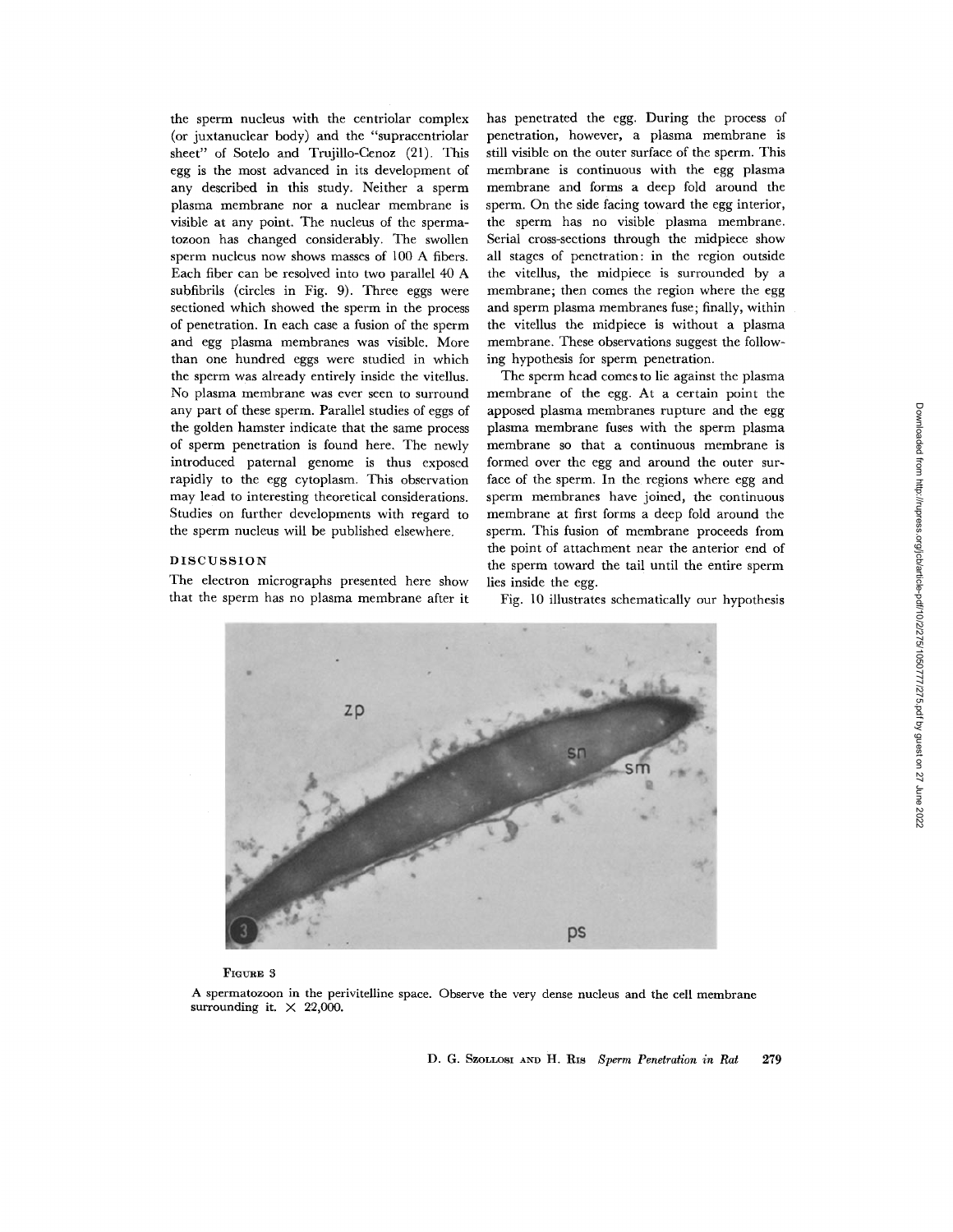

#### FIGURE 4

A sperm penetrating the rat egg. The plasma membrane of the egg is continuous with the membrane surrounding the sperm tail (arrows).  $\times$  37,000.

of sperm entry and contrasts it with the phagocytotic scheme suggested by Tyler (22). The solid black line corresponds to the plasma membrane of the spermatozoon, while the finely dotted line represents the plasma membrane of the egg.

It is clear that the phagocytotic scheme is not supported by our electron micrographs of sperm entry into the rat egg. If phagocytosis were the mechanism of sperm penetration, we would expect to find not only an intact sperm plasma membrane, but also a surrounding membrane of the phagocytotic vesicle. In fact, there are no membranes at all around the sperm after penetration.

A recent electron microscope study of conjugation in *Paramecium aurelia* (20) indicates that in the formation of the cytoplasmic bridge between conjugants a fusion of the cell membranes of the two cells occurs. This process resembles the fusion

of egg and sperm plasma membranes, except for the restriction in space and time.

The process of sperm entrance by membrane fusion can be compared with the interesting membrane phenomenon described by Palade (16) for the discharge of the zymogen granules into the acinar lumen; he states that "the membrane of the zymogen granules becomes continuous with the cell membrane at the apical pole of the exocrine cell." The membrane phenomena in both of these processes would seem to be identical except for their direction.

Fusion of cellular membrane systems is a widely distributed phenomenon. Palade (15), in his studies on "The Endoplasmic Reticulum," reports that smooth surfaced vesicles of the endoplasmic reticulum establish contact with the cell membrane in many different cell types. He further suggests that, in the case of cells which are in-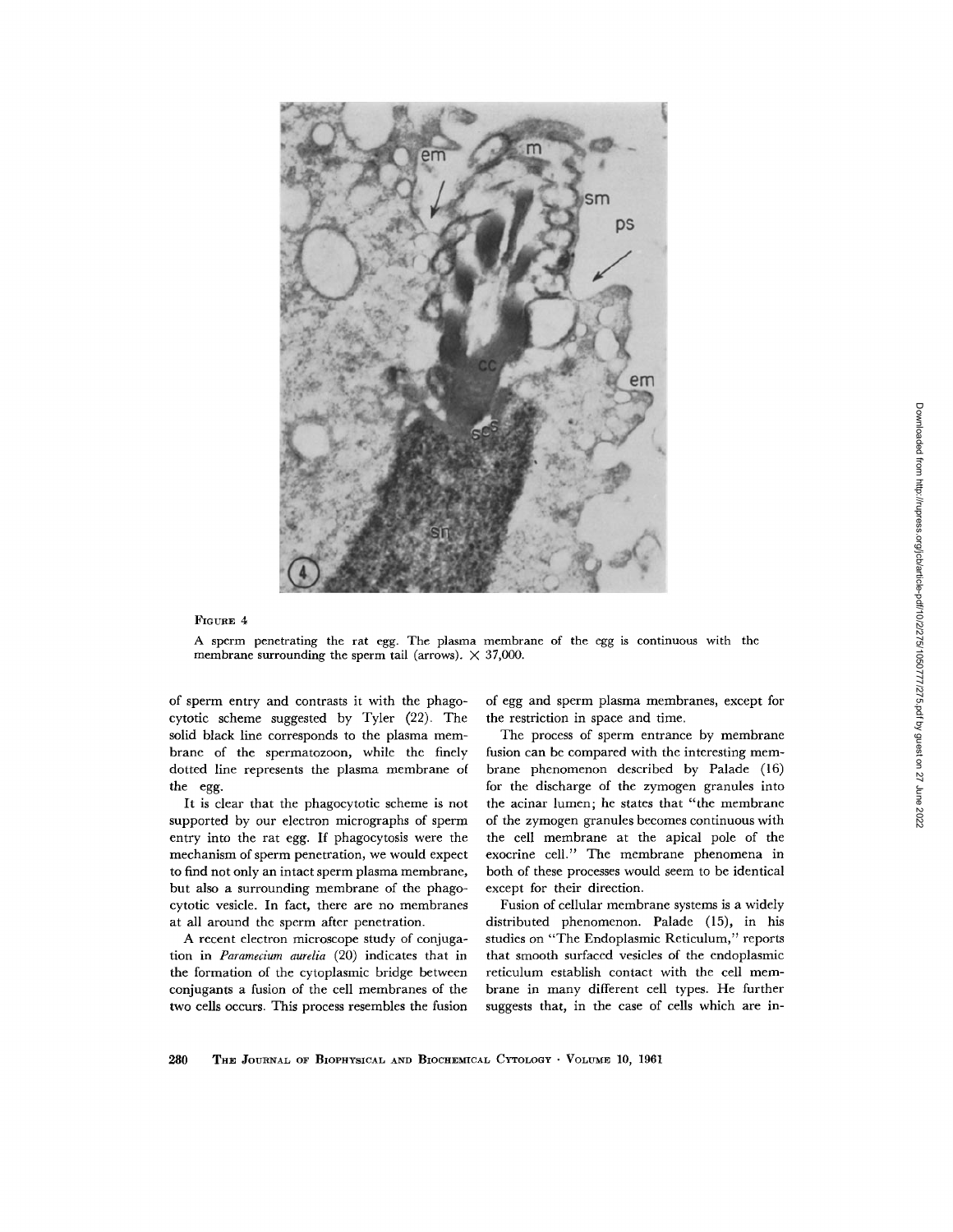

### FIGURES 5 TO 8

Cross-sections through the midpicce of an entering sperm at different levels.

FIGURE 5<br>The posterior region still in the perivitelline space. The intact plasma membranes of the egg and  $T_{\text{max}}$  region still in the postcribute space. The intact plasma membranes of the egg and  $s = \frac{1}{2}$ 

Figure 6.<br>S The egg and sperm plasma membranes touch and apparently fusc at the arrow. X 34,000.

FIGURE 7<br>The midpiece is partially incorporated into the vitellus. The continuity of the plasma membrane  $T_{\rm{th}}$  middle is partially incorporated into the vital  $T_{\rm{th}}$  and  $T_{\rm{th}}$  and  $T_{\rm{th}}$  and  $T_{\rm{th}}$  and  $T_{\rm{th}}$  and  $T_{\rm{th}}$  and  $T_{\rm{th}}$  and  $T_{\rm{th}}$  and  $T_{\rm{th}}$  and  $T_{\rm{th}}$  and  $T_{\rm{th}}$  and  $T_{\rm{th}}$ of thc egg with the spcrm plasma membrane is visible at the arrows. X 31,000.

FIGURE 8.  $T_{\text{t}}$  is now entirely within the viteles is plasma membrane is continuous outside the vital membrane is  $\frac{1}{2}$ incorporated spermatozoon.  $\times$  35,000.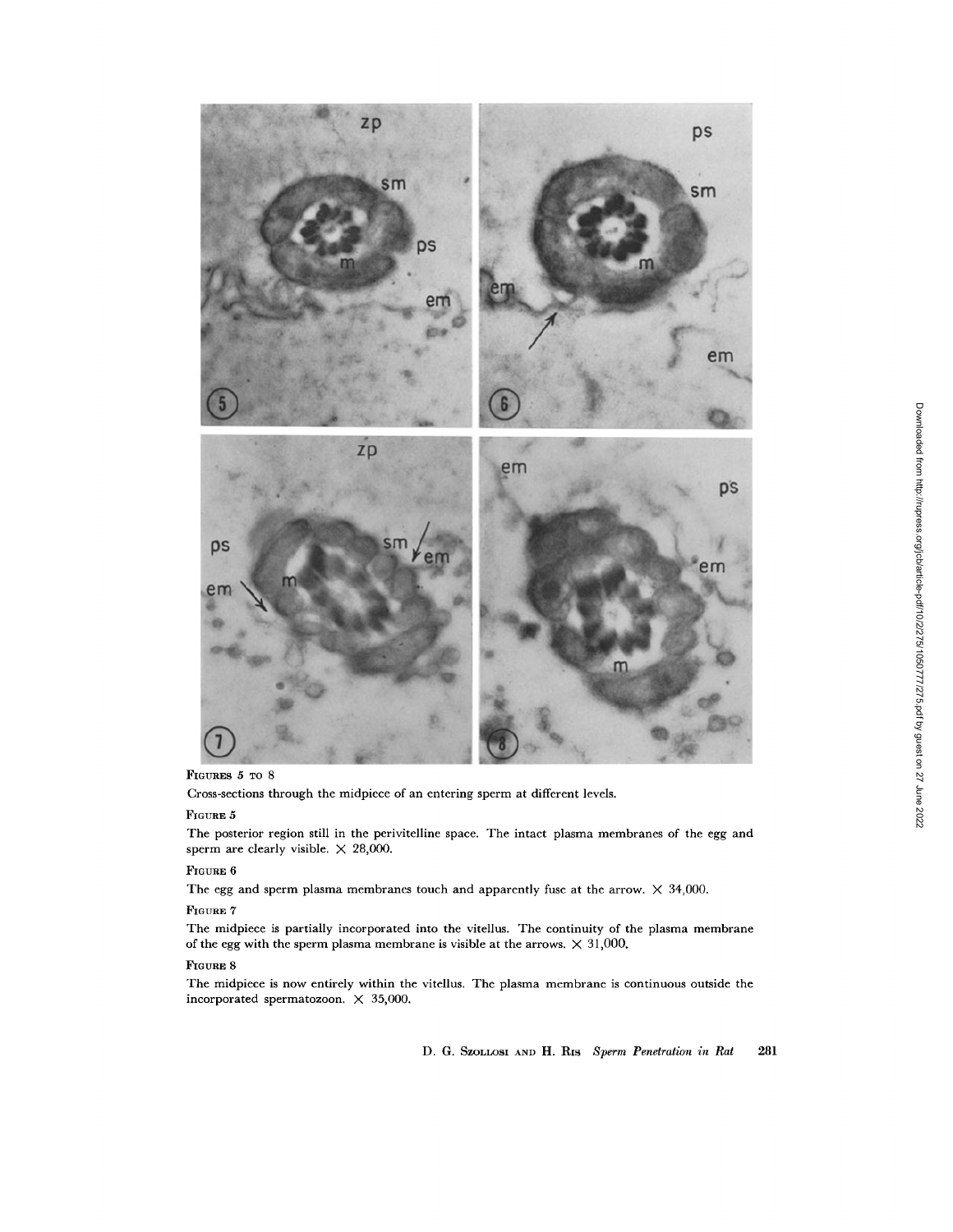volved actively in pinocytosis or phagocytosis, large quantities of membrane material will be incorporated into the cytoplasm and that a unidirectional flow of membrane material is unlikely. Palade suggests also that the membrane is repeatedly circulated between the cell surface and the interior of the cell.

Hodge *et al.* (9) propose that the lamellar systems of plant cells are generated by fusion or coalescence of vesicular elements. The most important example they give is the formation of the internal membrane systems in developing chloroplasts.

Other examples of membrane fusion during fat absorption in the intestinal epithelium have been described by Palay (17).

Close contact of egg and sperm plasma membranes can be seen in electron micrographs published by Afzelius and Murray (I) in the case of the sea urchin, and by Colwin *et al.* (7) and Colwin and Colwin (8) for annelids. These investigators, however, did not show later stages of sperm penetration.

The hypothesis we have presented above allows us to examine in a new light other questions related to sperm penetration. The formation of the fertilization cone and its creeping up along the acrosome filament  $(cf. 8, 10)$  may be interpreted as cytoplasmic streaming or redistribution of the egg cytoplasm after membrane fusion has taken place. This allows the sperm head to "sink" gradually into the egg. Kille's (10) recent description of the penetration of the lamprey sperm provides a good example of such a process. Fertilization in *Nereis,* as described by Lillie (12), can be interpreted in the same fashion.



### FIGURE **9**

The sperm nucleus with the centriolar complex is shown in further sections of the same egg that is illustrated in Figs. 5 to 8. On the left the egg plasma membrane is visible. Inside, no sperm plasma membrane or nuclear membrane around the sperm chromatin mass can be observed. At the base of the nucleus is the "supracentriolar sheet," which is the only membrane associated with the nucleus. The sperm nucleus shows masses of 100 A fibers, each of which is composed of two 40 A subfibrils (circles). The section was stained with lead hydroxide for 5 minutes.  $\times$  65,000.

282 THE JOURNAL OF BIOPHYSICAL AND BIOCHEMICAL CYTOLOGY • VOLUME 10, 1961